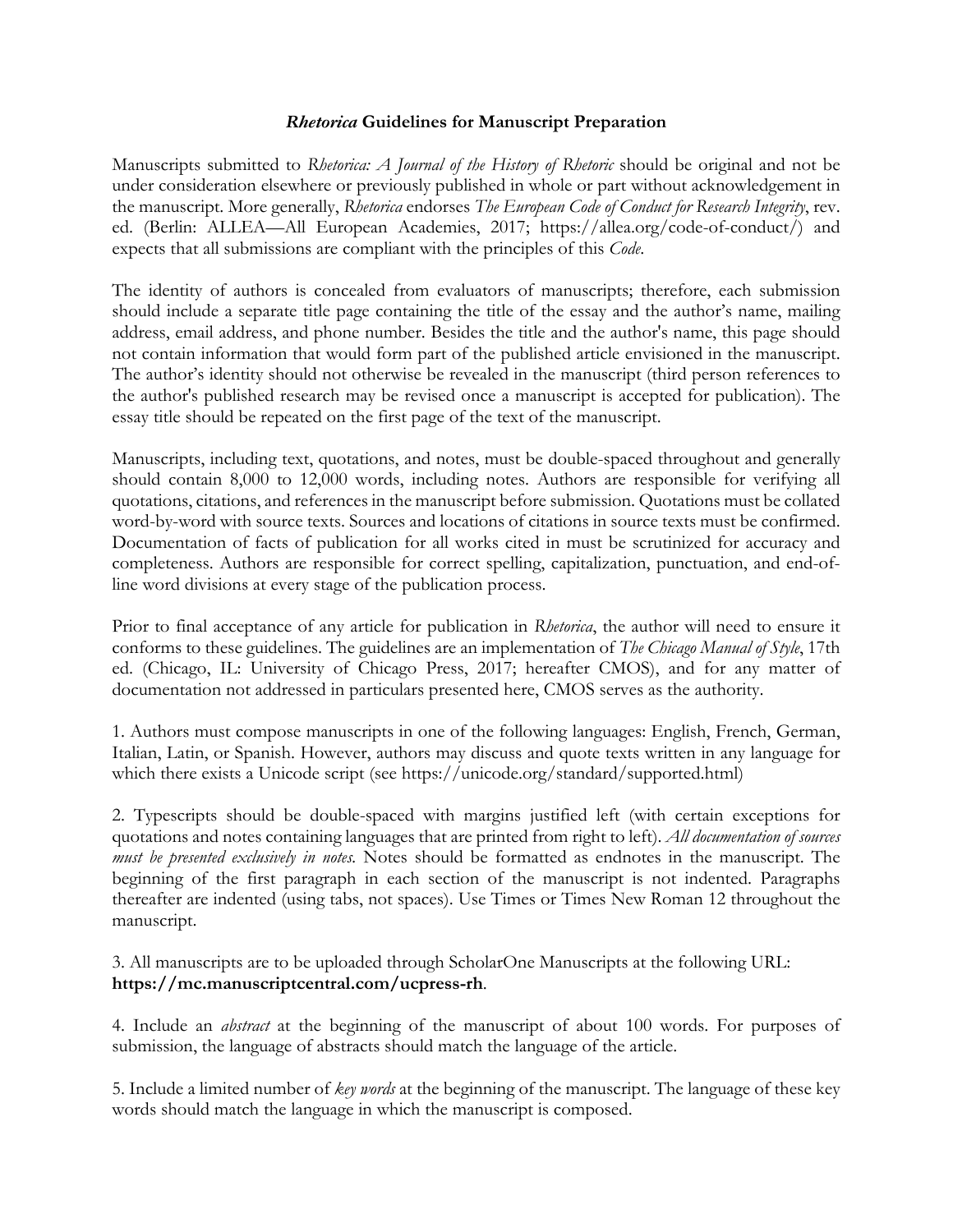6. Acknowledgments of all sorts should be placed in an unnumbered note preceding all the regular, numbered notes.

7. If your manuscript includes a non-Latin script (e.g., polytonic Greek or Arabic), submit the text with that script in Unicode. If your manuscript includes a Latin script with diacritics or any non-Latin script, accompany your submission with a complete manuscript in PDF.

8. Long quotations should be printed as separate, fully indented paragraphs (without quotation marks), set off from the surrounding text by one empty line before and after the quotation. Short quotations (fewer than 100 words) should be inserted within paragraphs of the text and enclosed by double quotation marks. Short phrases transliterated in Latin script from languages that employ non-Latin scripts should be italicized (at least in their first instance, CMOS 11.75). Transliterations of Arabic, Chinese, Japanese, Hebrew, Russian, South Asian languages, and classical Greek should conform to the specifications set out by CMOS (11.71–111). (Note especially that classical Greek transliterations require macrons over the letters representing eta [ē] and omega [ō].) For other non-Latin scripts, authors should document the source for transliteration principles used in their manuscripts.

9. Authors may quote either in translation or in the original language, depending on the point they are making. However, when consultation of primary sources is important for the argument, the primary source should be provided in the original language. Original language quotations must be accompanied by translations either immediately following the quotation in the text or in a note. Where notes contain passages in the original language, a translation must appear in the note as well. If translations are created by the author, this fact must be specified, either globally or case by case. If translations are not created by the author, the translator must always be identified in documentation. Italics (not underlines) should be used for titles of books, periodicals, works of art, and short phrases in foreign languages.

10. Notes should be confined mainly to documentation of references and quotations. Use the normal endnote feature of your word-processing program. Manuscripts in Microsoft Word are preferred, but any software that has an endnote feature and can be translated into Microsoft Word is acceptable. Bibliographical references should be given in full (except for published page ranges) in the first note where a work is mentioned. In subsequent notes, that work may be referred to in a shortened, but clear form. Immediately following a full or shortened reference to a single source, references *to that source* may be transacted by placing page numbers in parenthesis (CMOS 13.66, 14.34)

11. Places of publication must be documented for all books. Publishers must be documented for books from 1900 onward (CMOS 14.128). However, it is permissible and often preferable to include publisher names for books published before 1900. Titles of journals and series must be presented in full.

12. Avoid using ibid, idem, op. cit., or loc. cit. in notes or parenthetical citations (CMS 14.34-36).

13. Notes should very rarely include cross-references to page numbers or note numbers in the manuscript. When employed, cross-references must be assiduously verified in article proof sheets by the author (CMOS 14.28).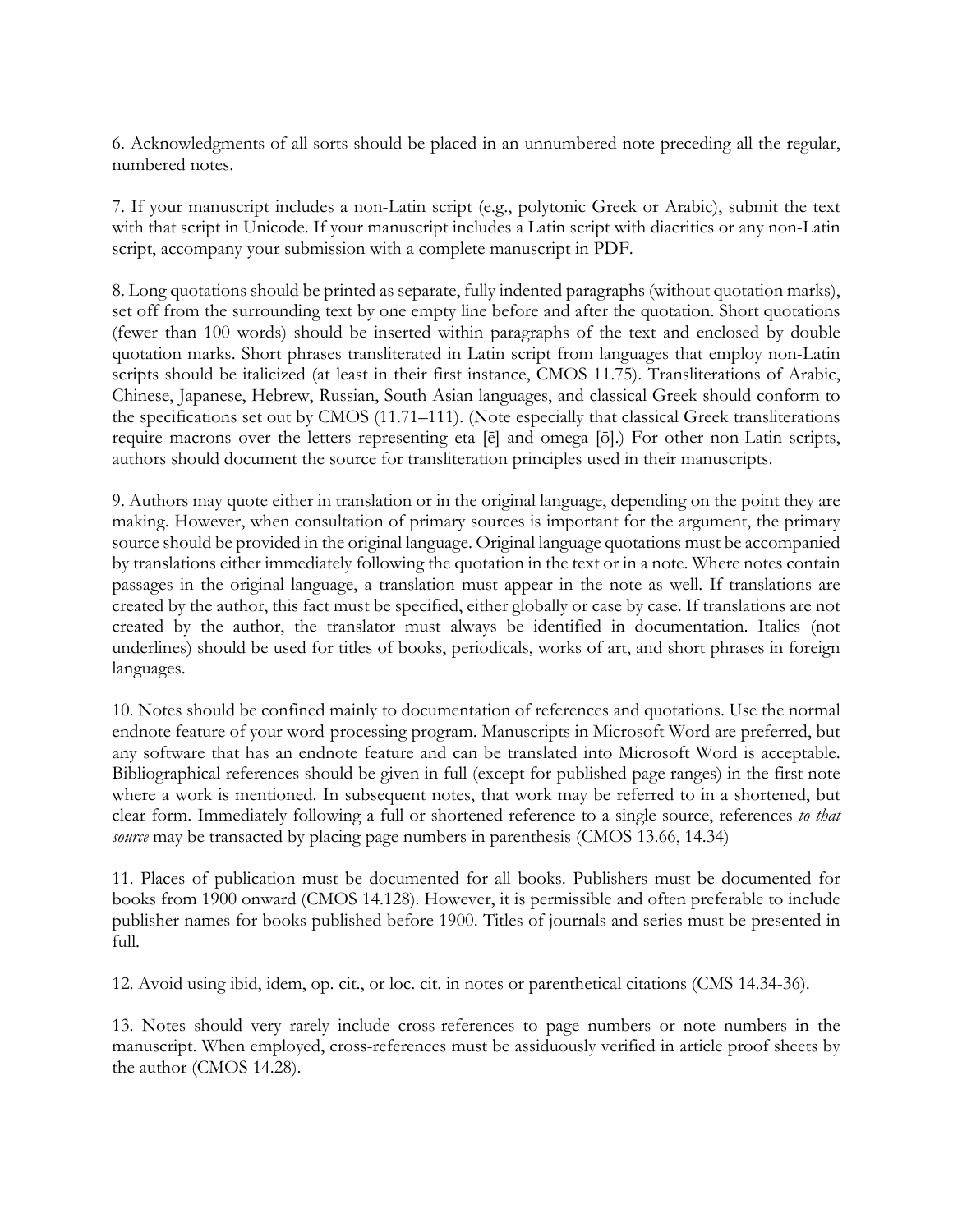14. Do not use "quoted in" (or secondary source) citations except when absolutely necessary and, then, only with scrupulous attention to full documentation of both the original source as well as the secondary source that provides information about the original source (CMOS 14.260). "Quoted in" is necessary when the original source no longer exists (e.g., a manuscript lost or destroyed) or the original source is very difficult to access (e.g., a pamphlet in a private collection or an article in a journal available only in a few libraries worldwide).

15. The following are departures from CMOS that are observed in the *Rhetorica* Guidelines:

(a) In references to books, after all places of publication, provide an abbreviated indication of the appropriate state or country of the place; e.g., Berlin, DE; Cairo, EG; Cambridge, GB; Copenhagen, DK; Geneva, CH; Kyiv, UA; Leiden, NL; Madrid, ES; New York, NY; Paris, FR; Rio de Janeiro, BR; Rome, IT; Leiden, NL (for alpha-2 country codes, see http://www.iso.org/obp/ui/#search).

(b) In references to multi-volume books where a volume number and colon precedes a page number or a page range, insert a space after the colon: e.g., 1: 110; 5: 421–422.

(c) In references to inclusive numbers, use complete, not abbreviated numbers; e.g., 101–108; 321– 328; 808–833; 1103–1104; 12991–13001.

16. Documentation of sources cited for the first and subsequent times should be composed consistent with the following samples:

# *Journal Article*

Sophie Gotteland, "Le Contre Timarque d'Eschine: prolégomènes à un Art rhétorique?" *Rhetorica: A Journal of the History of Rhetoric* 39, no. 4 (Autumn 2021): 410–11, https://doi.org/10.1525/rh.2021.39.4.410.

Gotteland, "Le Contre Timarque," 410–11.

*Chapter in a Single-Authored Book*

Salvador Mas Torres, "Más sobre politica: cuestiones retóricas," in *Epicuro, epicúreos y el epicureísmo en Roma*, Artes y humanidades (Madrid: Universidad Nacional de Educación a Distancia, 2018), 414.

Mas Torres, "Más sobre politica: cuestiones retóricas," 414.

#### *Chapter in Multi-Authored, Edited Book*

Dietmar Till, "Nach der Topik. Zur Lehre von der Invention im 18. Jahrhundert," in *Pithanologie: Exemplarische Studien zum Überzeugenden*, ed. Michael Pietsch and Markus Mülke, Rhetorik— Forschungen 23 (Berlin: De Gruyter, 2020), 269.

Till, "Nach der Topik," 269.

*Edition of Primary Text*

Gualtiero Calboli, ed., trans., comm., "Prolegomena," in *Cornifici seu Incerti Auctoris Rhetorica ad C. Herennium*, 3 vols., Samlung wissenschaftllicher Commentare (Berlin: De Gruyter, 2020), 1: 110.